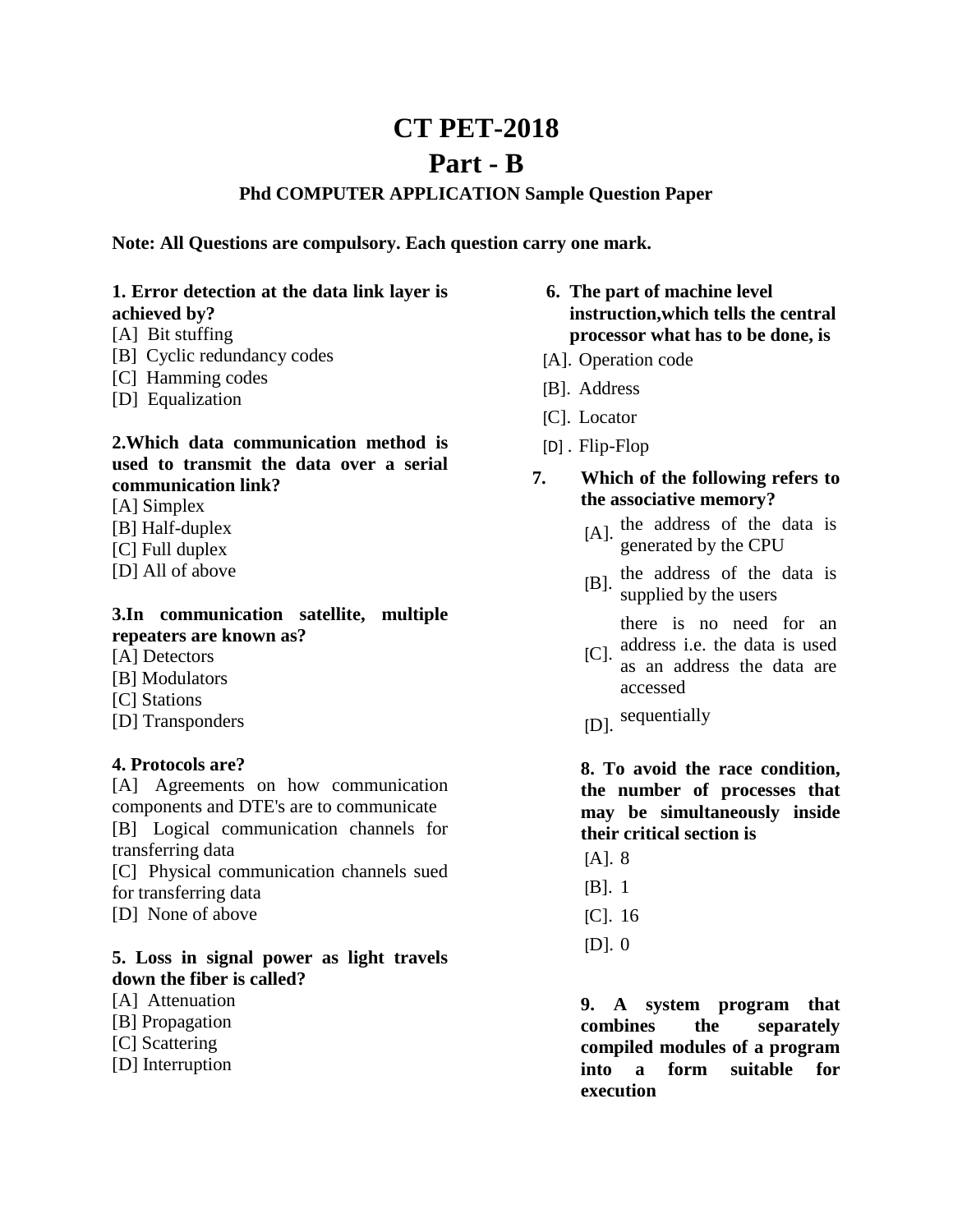| [A]Assembler<br>order  | [B] linking  |
|------------------------|--------------|
| [c]crosscompiler<br>go | [D] load and |

**10. If x is an array of interger, then the value of &x[i] is same as**

- $[A]$ .  $\&$ x $[i-1]$  + size of (int)
- [[B\].](javascript:void(0);)  $x + size \text{ of } (int) * i$
- $[C]$ .  $x+i$
- [[D\].](javascript:void(0);) none of these

#### **11. If S is an array of 80 characters, then the value assigned to S through the statement scanf("%s",S) with input 1 2 3 4 5 would be**

- [[A\].](javascript:void(0);) "12345"
- [[B\].](javascript:void(0);) nothing since 12345 is an integer
- [[C\].](javascript:void(0);) S is an illegal name for string
- [[D\].](javascript:void(0);) %s cannot be used for reading in values of S

## **12.Data structure suitable for an application discussed in?**

- [A] data design
- [B] architectural design
- [C] procedural design
- [D] interface design

## **13.Which of the following is minimum error code?**

- [A] Octal code
- [B] Grey code
- [C] Binary code
- [D] Excess 3 code

#### **14.Popular application flip-flop are ?**

- [A] Counters
- [B] Shift registers
- [C] Transfer registers
- [D] All of above

#### **15.SR Flip flop can be converted to Ttype flip-flop if ?**

- [A] S is connected to Q
- [B] R is connected to Q
- [C] Both S and R areshortend
- [D] S and R are connected to Q and Q' respectively

#### **16.Register is a ?**

[A] Set of capacitor used to register

input instructions in a digital

computer

- [B] Set of paper tapes and cards put in a file
- [C] Temporary storage unit within the CPU having dedicated or general purpose use
- [D] Part of the auxiliary memory

#### **17.For which of the following flip-flop the output clearly defined for all combinations of two inputs?**

[A] Q type flip-flop [B] R S type flip-flop [C] J K flip-flop [D] T flip-flop

# **18.An association of several structure of a data base can be expressed graphically by?**

- [A] Tuple
- [B] Record
- [C] Relationship
- [D] Field

## **19.In an object oriented model, one object can access data of another object by passing?**

- [A] Instance variable
- [B] Variable
- [C] Message
- [D] Function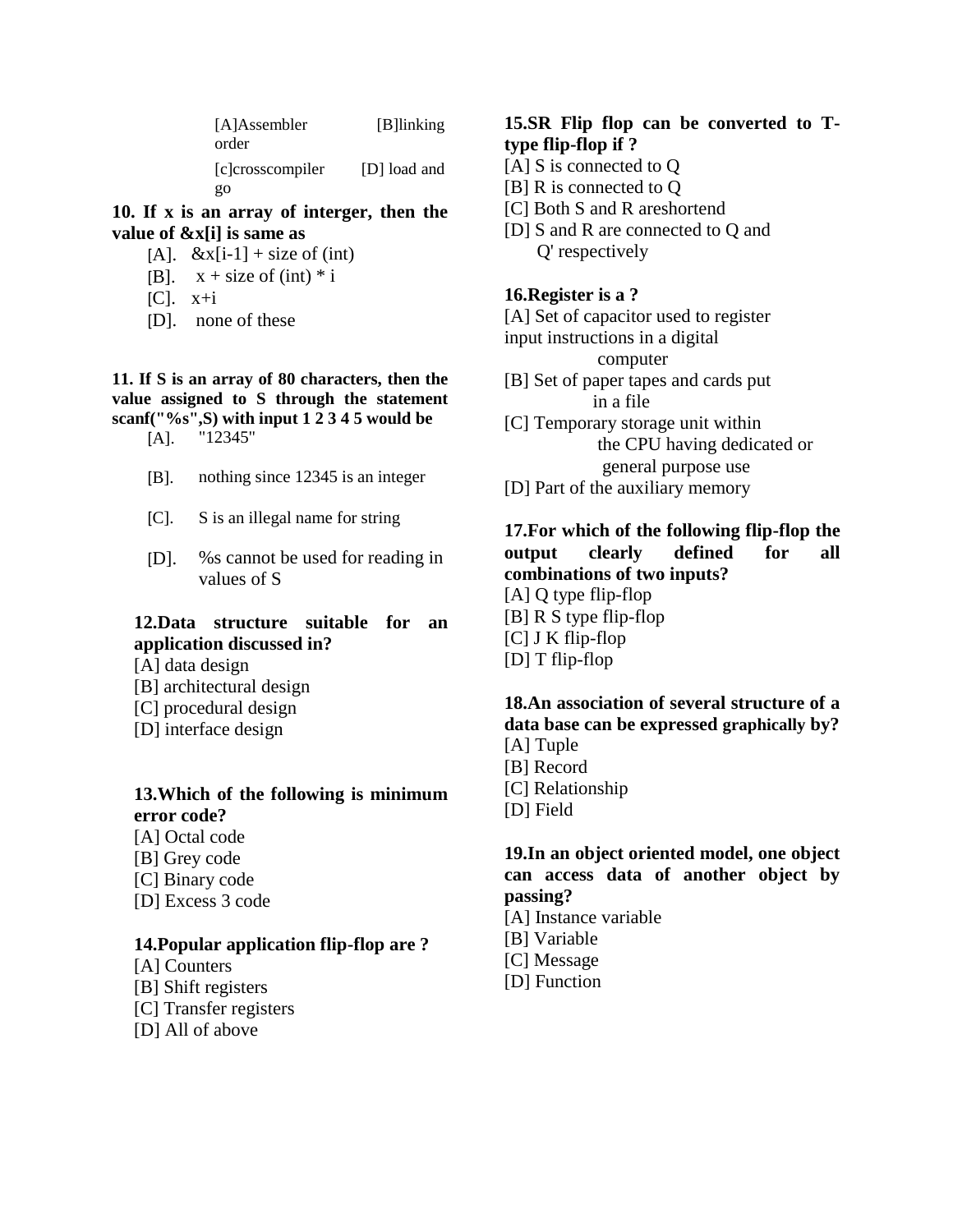#### **20.The concept of data independence is similar to the concept of ?**

[A] Data Type

- [B] Abstract data type
- [C] Consolidation
- [D] Isolation

#### **21.How is it possible that both programs and data can be stored on the same floppy disk?**

- [A] Floppy disks can only store data, not programs
- [B] Programs and data are both software, and both can be stored on any memory device
- [C] A floppy disk has to be formatted for one or for the other
- [D] A floppy disks has two sides, one for data and one for program

## **22.The initial configuration of the queue is a,b,c,d (a is the front end). To get the configuration d,c,b,a one needs a minimum of ?**

- [A] 2 deletions and 3 additions
- [B] 3 additions and 2 deletions
- [C] 3 deletions and 3 additions
- [D] 3 deletions and 4 additions

# **23.Linked list are not suitable data structure of which one of the following problems ?**

- [A] Insertion sort
- [B] Binary search
- [C] Radix sort
- [D] Polynomial manipulation

# **24.Which of the following statement is true ?**

- [A] Optimal binary search tree construction can be performed efficiently using dynamic programming.
- [B] Breath first search cannot be used to find converted components of a graph.
- [C] Given the prefix and post fix walks over a binary tree.The binary tree cannot be uniquely constructe
- [D] Depth first search can be used to find connected components of a graph.

## **25.Given two sorted lists of size m and n respectively.The number of comparisons needed in the worst case by the merge sort algorithm will be?**

- [A] mn
- $[B]$  max $(m,n)$
- $[C]$  min $(m,n)$
- $[D]$  m+n-1

## **26.Merge sort uses ?**

- [A] Divide and conquer strategy
- [B] Backtracking approach
- [C] Heuristic search
- [D] Greedy approach

## **27.A vertex of degree one is called**

- [A] padent
- [B] isolated vertex
- [C] null vertex
- [D] colored vertex

## **28.Which of the following is useful in traversing a given graph by breadth first search?**

- [A] Stack
- [B] Set
- [C] List
- [D] Queue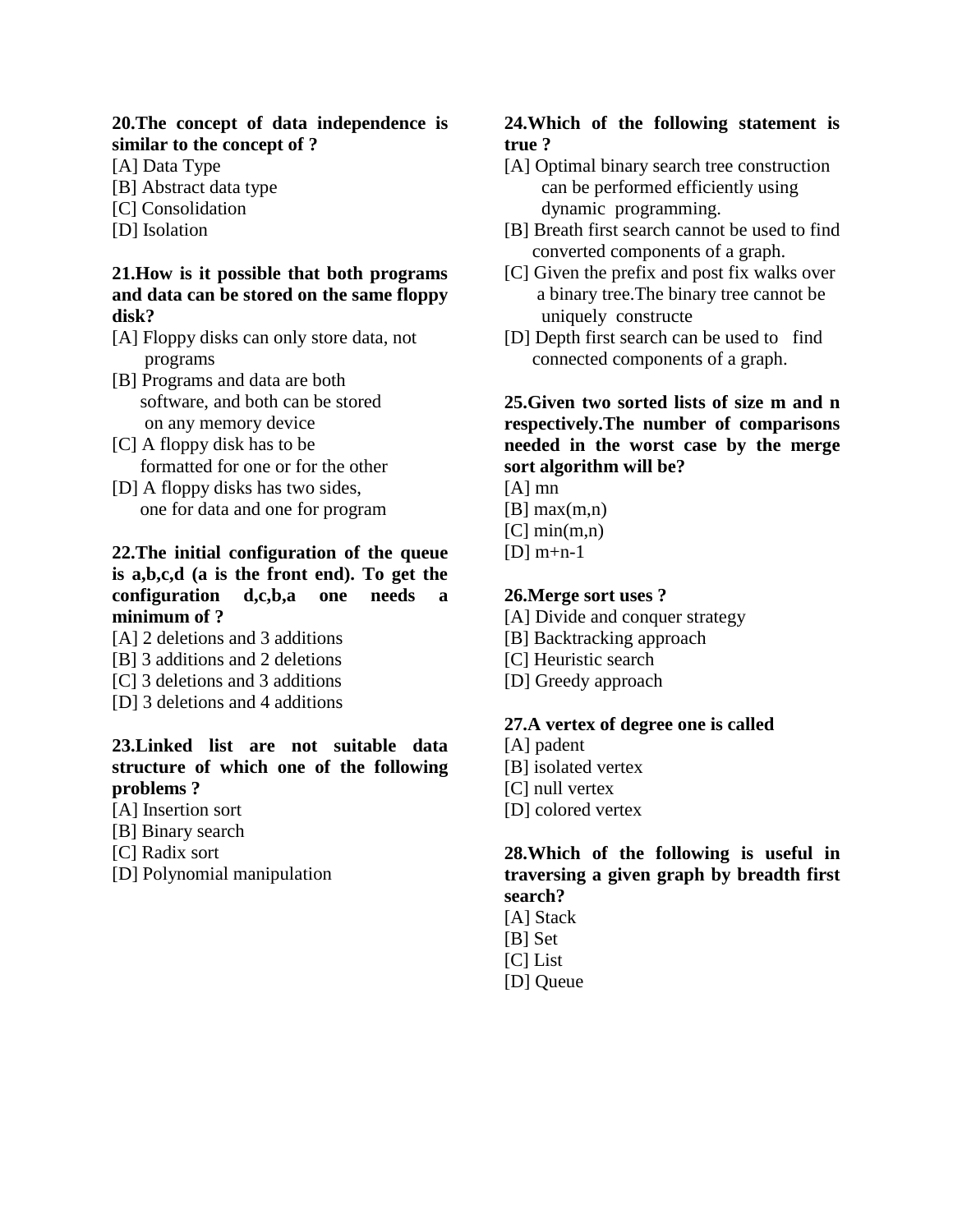**29.Which of the following derivation a top-down parser use while parsing an input string? The input is assumed to be scanned in left to right order ?**

[A] Leftmost derivation

- [B] Leftmost derivation traced out in reverse
- [C] Rightmost derivation
- [D] Rightmost derivation traced out in reverse

#### **30.Macro processor is an inbuilt function of ?**

[A] Loader

- [B] Editor
- [C] Linker
- [D] Assembler

#### **31.Forward reference table(FRT) is arranged like ?**

- [A] Stack
- [B] Queue
- [C] Linked list
- [D] Double linked list

#### **32.Which of the following derivation a top-down parser use while parsing an input string? The input is assumed to be scanned in left to right order ?**

[A] Leftmost derivation

- [B] Leftmost derivation traced out in reverse
- [C] Rightmost derivation
- [D] Rightmost derivation traced out in reverse

#### **33.The phenomenon of having a continuous glow of beam on the screen even after it is removed is called ?**

- [A] Fluorescence
- [B] Persistence
- [C] Phosphorescence
- [D] Incandescence

**34.The perspective anomaly in which the object behind the center of projection is projected upside down and backward onto the view plane is called ?**

[A] Perspective foreshortening

- [B] Vanishing view
- [C] View Confusion
- [D] Topological distortion

**35. A queue is implemented using an array such that ENQUEUE and DEQUEUE operations are performed efficiently. Which one of the following statements is CORRECT (***n* **refers to the number of items in thequeue)?**

[A] Both operations can be performed in  $O(1)$ time

[B] At most one operation can be performed in  $O(1)$  time but the worst case time for the other operation will be $\Omega(n)$ 

[C] The worst case time complexity for both operations will beΩ(*n*)

[D] Worst case time complexity for both operations will be Ω(log*n*)

**36. Let** *G* **be a weighted connected undirected graph with distinct positive edge weights. If every edge weight is increased by the same value, then which of the following statements is/are TRUE?**

**P: Minimum spanning tree of** *G* **does not change**

**Q: Shortest path between any pair of vertices does not change**

[A] P only

- [B ]Q only
- [C] Neither P norQ
- [D] Both P andQ